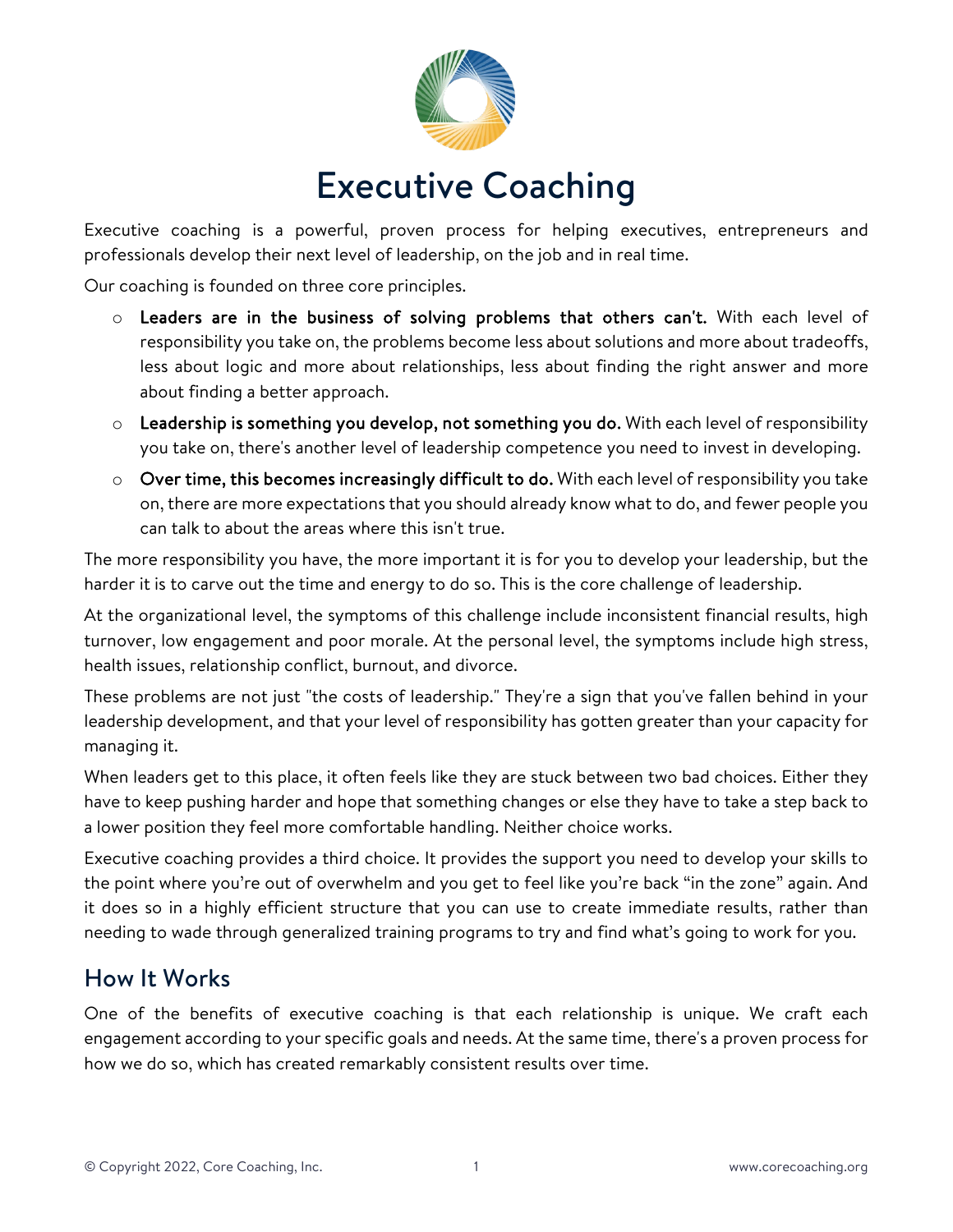

The process starts with a 3-4 week intake process. During this time, the coach works with you to assess where you're at, where you want to be, and what's in the way. This process often includes some or all of the following:

- o Interviews with Key Stakeholders. While the coaching relationship is strictly confidential, it can be important for your coach to get buy-in and feedback from key stakeholders.
- o Setting External and Internal Goals. These goals typically include business results you want to create as well as specific leadership traits or competencies you want to develop.
- o Vision and Values Assessment. This is a powerful tool for clarifying your most important values and assessing your current approach to time and stress management. It also can be used to improve your level of alignment and connection with your spouse or partner.
- o Authentic Leadership Rating Scales. These provide a personalized, proven process for measuring where you're at with the leadership traits you are seeking to improve, and then tracking your progress as you grow.
- o 360 Degree Feedback. Particularly in larger organizations, 360 degree feedback can be a time efficient process for improving self-awareness and receiving feedback from key stakeholders.

By the end of this process, you will have defined a set of specific goals and metrics, which address both the internal and external results you want to create over the next 6-12 months.

Then each week, you bring your most difficult problems and urgent priorities to the table. Because the sessions are strictly confidential, you are free to bring up a wide range of topics or concerns. Your coach helps you take a step back, find the real roots of each issue, and come up with more efficient, more effective ways of addressing these problems.

The coaching sessions focus both on immediate challenges and overall goals. In doing so, you receive new ideas to try on and new skills to practice. Between sessions, you then apply these tools to your current challenges, creating both immediate results and a radically increased level of competence over time. You meet with your coach 3-4 times a month, either by phone or video conference, for between 60-90 minutes. Leaders often describe these calls as the most valuable experience of their week.

## Working Smarter Instead Of Harder

*"How much time does all this take? My schedule's already packed. I don't know how I could possibly fit in another meeting each week."*

For many leaders, the idea of adding even one more thing to your plate can feel exhausting. *"I know I need coaching, and I'd love to commit to getting some, but I just don't have the time."* We get it. The thing is, coaching isn't something you do. It's something that multiplies what you can do. It's something that increases your productivity, so you can work smarter instead of harder.

What if you were able to get 20% more done in a day? What if you were able to get 20% more out of your team each day? What if your strategy was 20% more effective? What if you avoided 20% more mistakes?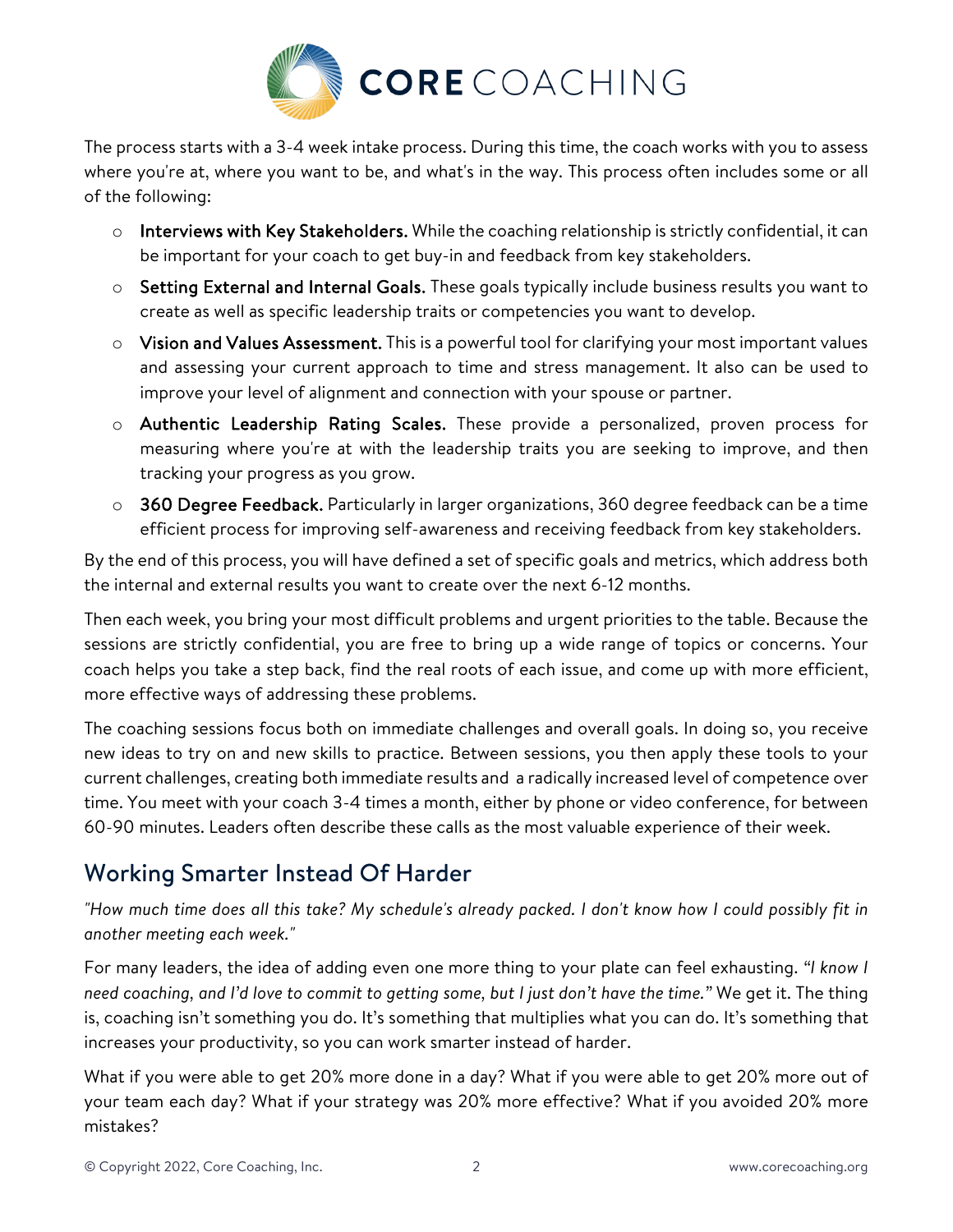

While we haven't discovered how to create more hours in a day, we have discovered how to make your hours more effective. However, there is a catch. You have to commit. Executive coaching doesn't work if it's something you try to fit into your life. Done right, it's the container you fit the rest of your life into.

## Finding The Right Fit

A high level coaching relationship isn't something you buy. It's something you create, based on finding a mutually compatible fit. Before we take on any client, we slow down, listen deeply, and provide our recommendations on what would serve you best.

Most clients have between three and five in depth conversations with their coach, before both parties commit to work together. During this time, the coach looks at a range of questions, including:

- o Connection. What level of trust and rapport is there between you?
- o Goals. What is the value you want to create? What goals are you willing to put at stake?
- o Metrics. How would we measure the results you want to create?
- o Assessment. What would be the most important areas for you to develop?
- o Fit. Who would be the best person to support you?
- o Fears. What fears or frustrations are you experiencing?
- o Coachability. How open and ready are you to being coached?
- $\circ$  Commitment. What would it take for you to commit to a high level coaching relationship?

At Core Coaching, we've cataloged a list of the *green flags, yellow flags* and *red flags* that signal how effective a particular coaching relationship would be. Green flags are positive signs. Yellow flags are concerns that need to be discussed before continuing. Red flags are real dangers, which have to be resolved before a formal coaching relationship can start.

Our goal is to provide exceptional value to each and every client we work with. Our commitment is to find what's best for you.

#### Coaching Resources

Core Coaching is one of the leaders in the field of Authentic Leadership and has developed an extensive library of trainings, tools, skills and systems. Among other topics, these resources provide simple, proven tools for addressing the core competencies of leadership:

- o Managing Time and Reducing Stress
- o Creating Alignment and Resolving Conflict
- o Creating Positive Accountability
- o Creating Positive Motivation
- o Negotiating With Power o Leading Change and Cultivating Leaders

Executive coaching includes access to this library of resources, as well as tuition to any executive leadership retreats Core Coaching offers during the time you are receiving coaching.